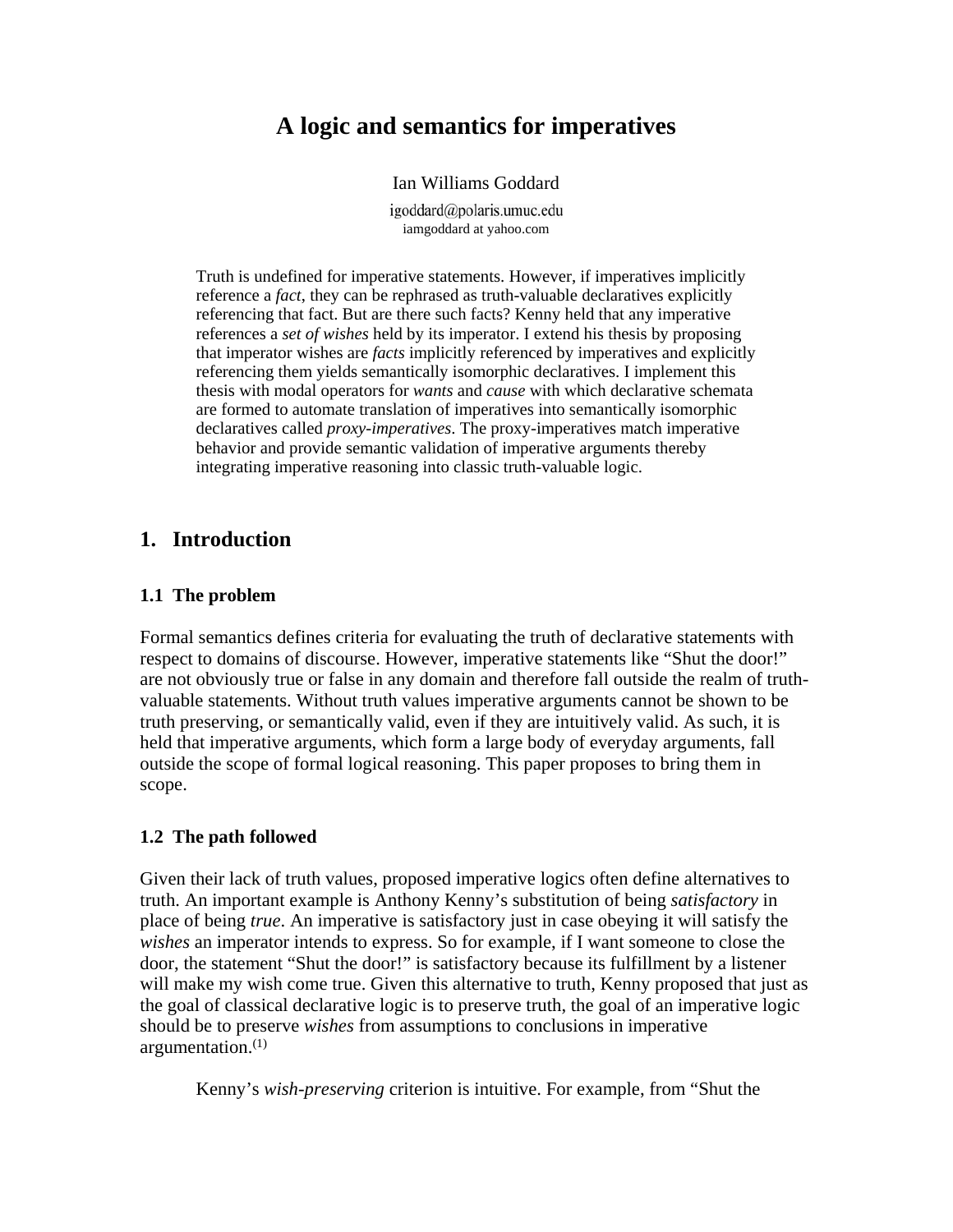door!" one should not expect it to be possible to infer any imperative that upon obeying keeps the door open. This gives us important insight into both what we want an imperative logic to *do* and what imperatives *are*. Even Kenny's critics didn't dispute his wish-preserving criterion but faulted his logic instead for its failure to actually preserve wishes.<sup> $(2)(3)$ </sup> But for us here, what matters is Kenny's insight that an imperative denotes a set of wishes -- an insight we'll implement explicitly. We'll avoid the problems raised against his logic by relying on classic truth values acquired by translating imperatives into truth-valuable declaratives that directly reference the contents of an imperator's *set of wishes*.

# **2 The** *wants* **premise**

Kenny's premise that an imperative expresses an imperator's wish for a goal state is my premise too. By this premise, what an imperator *means* is what the imperator (or anyone compelling them to speak) *wants*. This is the natural interpretation of imperatives. If you are told "Do it!" you assume someone *wants* you to 'do it', otherwise the statement is not a true command. So we shall define declaratives that express the meaning of imperatives such that the declaratives are *true* just in case an imperator actually *wants* done what his or her imperative instructs listeners to do. Such imperatives are said to be *sincere*. Figure 1 below illustrates the concept underlying my thesis that shall be rigorously implement.



**Figure 1.** *Thesis: for any imperative there's a semantically isomorphic declarative that explicitly references an imperator's wish for a listener-caused change (2) that makes a primary wish (1) true*.

To flash forward briefly, the semantic structure in Figure 1 shall be explicitly implemented with modal operators that denote Wishes and possible Changes above. Given a set of conceivable states of affairs  $S = \{r, s, t, \dots\}$ , Wishes maps members of a set of agents  $A = \{a_1, \ldots, a_n\}$  to members of the power set of the cross-product of S,  $\vartheta$ (S×S), whose members are sets of state pairs. So for example, suppose for simplicity that Wishes( $a_1$ ) = {( $s$ ,  $u$ )}, then the *set of wishes* of agent  $a_1$  contains one wish ( $s$ ,  $u$ ) that means: in state *s* agent *a*<sup>1</sup> *wants* state *u*. Changes shares the same structure except that if Changes( $a_1$ ) = {( $s$ ,  $u$ )}, then ( $s$ ,  $u$ ) means: in state  $s$  agent  $a_1$  *can cause* state  $u$ . This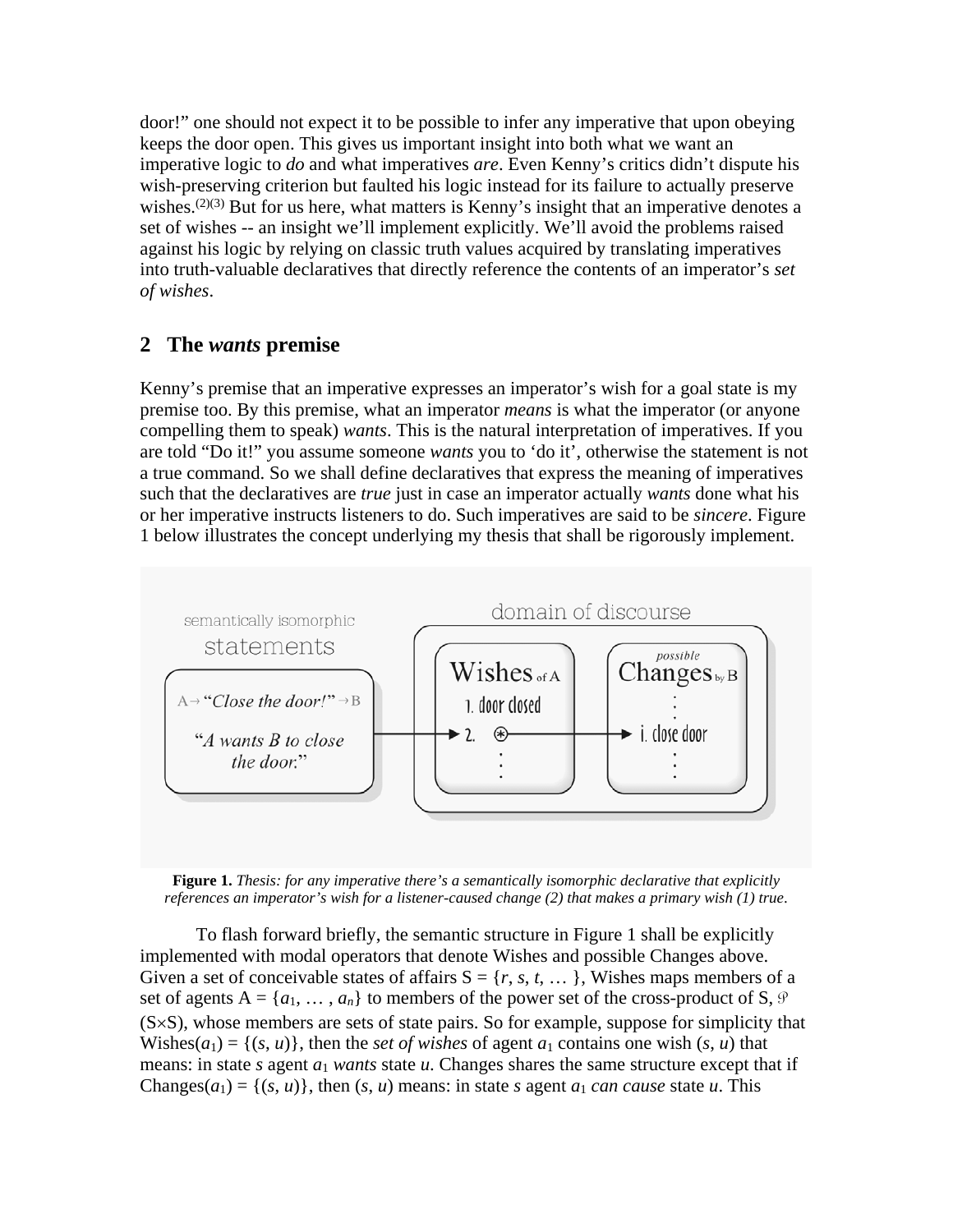semantic structure is illustrated below in Figure 2 showing a subset tree of  $\mathcal{P}(S \times S)$ .



**Figure 2**. *A subset tree of* P(S×S) *forms a modal frame used to formally implement the conceptual semantics seen in* Figure 1*.* Wishes *and* Changes *form subsets of* P(S×S) *that contain sets of state pairs where each set represents an agent's wants or state-transitions they can cause. The arrow in Figure 2 replicates the arrow in* Figure 1 *(except agents A and B there are here an and a*1 *respectively). The arrow also represents the mapping of the proxy imperatives we'll define with* Wishes *and* Changes*.*

Jumping back on track, let's define a language to implement the *wants* thesis.

#### **2.1 A proxy-imperative language** L

The language L defines agent-specific modal operators for *wants* and *cause*. L is similar in construction to epistemic logics. For example, Fagin *et al*. (4) define knowledge operators indexed to intelligent agents such that for *n* agents there are  $K_1, \ldots, K_n$ operators where each  $K_i$  means "Agent *i* knows" and so  $K_i$ φ means "Agent *i* knows φ" where ϕ is a proposition variable. We'll also define modal *wants* and *cause* operators that are specific to agents. Let us then begin with a generative grammar for  $\mathbf{\mathcal{L}}$ .

DEFINITION 1 (*language* **L**). Given a *vocabulary* =  $\langle P, N, U, B, M, A \rangle$  composed of six sets of *atomic propositions*  $P = \{p, p', \dots\}$ , *names*  $N = \{n_1, \dots, n_n\}$ , *unary connectives*  ${\{\neg\}}$ , *binary connectives*  $B = {\{\rightarrow, \land, \lor\}}$ , *modalities*  $M = {\{\{\omega\}, \langle \omega \rangle, \{\mathsf{c}\}, \langle \mathsf{c} \rangle\}}$ , and *auxiliary symbols*  $\{ (,) \}$  the *formulae* of  $\mathcal L$  form the smallest set F such that:

1. If  $p \in P$ , then  $p \in F$ . 2. If  $\varphi \in F$ , then  $\neg \varphi \in F$ . 3. If  $\bullet \in B$ , and  $\varphi, \psi \in F$ , then  $(\varphi \bullet \psi) \in F$ . 4. If  $[\bullet], \langle \bullet \rangle \in M$ ,  $n \in \mathbb{N}$ , and  $\varphi \in F$ , then  $[\bullet]n(\varphi), \langle \bullet \rangle n(\varphi) \in F$ .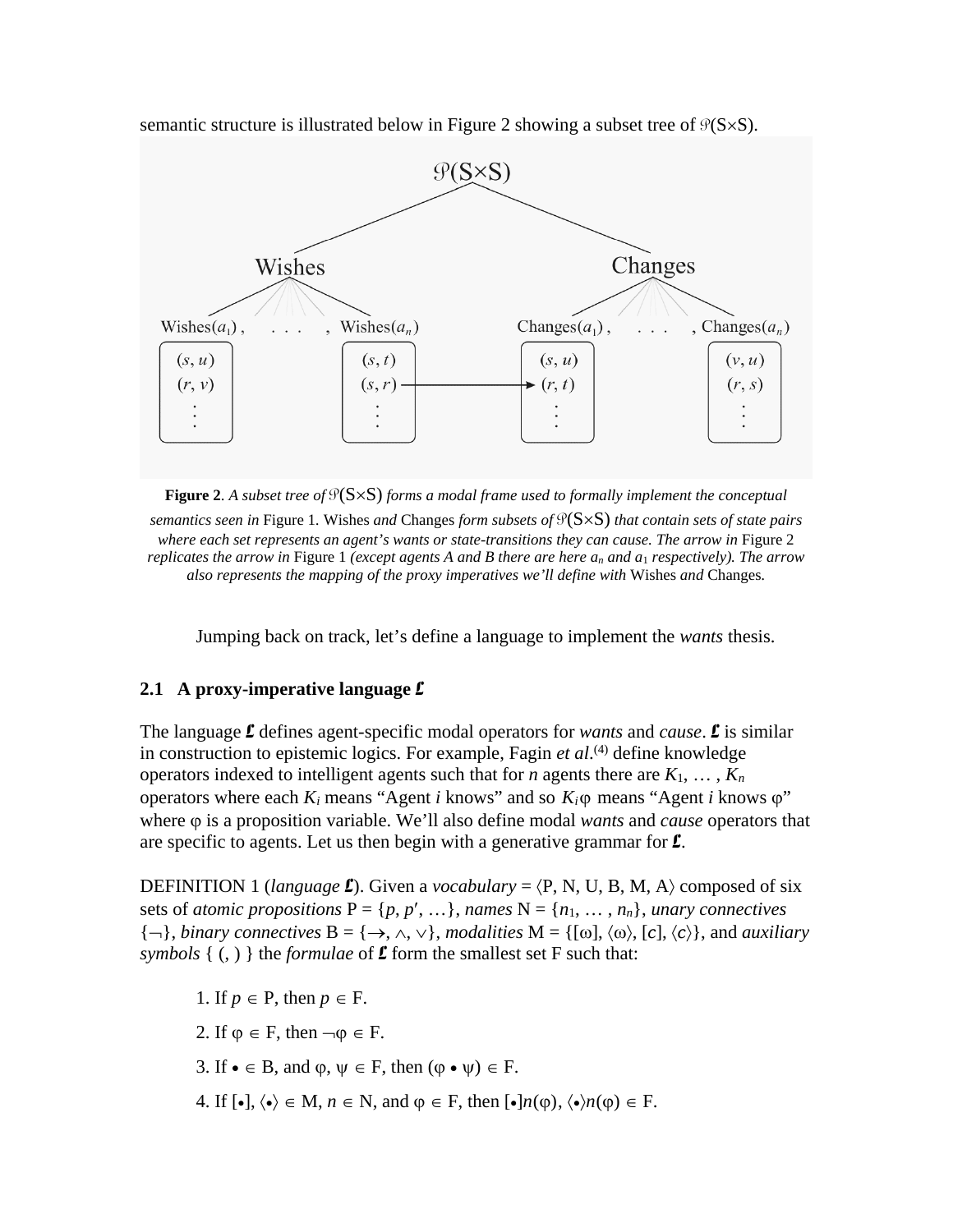The syntactic structure for the proxy-imperatives we'll define appears in 1.4 above. The ω modality means *wants* and the *c* modality means *cause*, which in Greek would be the *leipeic* and *aitic* modalities respectively. Each type • has two modes, one mode [•] expresses *necessity* and the other 〈•〉 *possibility*. Accordingly, these modes shall have these preferred English interpretations (where  $\varphi$  is an arbitrary formula in F):

- 1. [ω] $n(φ)$  reads: *n must have*  $φ$ *.*
- 2.  $\langle \omega \rangle n(\phi)$  reads: *n accepts*  $\varphi$ .
- 3.  $[c]n(\varphi)$  reads: *n must cause*  $\varphi$ .
- 4.  $\langle c \rangle n(\phi)$  reads: *n can cause*  $φ$ .

Other translations are possible. Instead of 'must have' in mode 1 above we could say 'requires'. As for mode 2 above, 'accepts' may in some cases be replaced with 'likes', and so 'loves' might replace 'must have' in mode 1 since *likes* and *loves* reflect weaker and stronger modes of wanting. A number of English terms point in similar directions and could be chosen to describe specific situations in various domains of discourse.

Both *wants* and *cause* modalities have classic modal negation transformations with intuitive translations (left as an exercise for curious readers).

| $\lbrack \bullet \rbrack n(\phi) \Leftrightarrow \neg \langle \bullet \rangle n(\neg \phi)$ | $\langle \bullet \rangle n(\phi) \Leftrightarrow \neg [\bullet] n(\neg \phi)$ |
|---------------------------------------------------------------------------------------------|-------------------------------------------------------------------------------|
| $\lbrack \bullet \rbrack n(\neg \phi) \Leftrightarrow \neg \langle \bullet \rangle n(\phi)$ | $\langle \bullet \rangle n(\neg \phi) \Leftrightarrow \neg [\bullet] n(\phi)$ |

So for example,  $\langle \bullet \rangle n(\neg \phi)$  is the negation-normal form of  $\neg \lceil \bullet \rceil n(\phi)$ , and each can replace the other due to their equivalence. Now we introduce the proxy-imperative schemata.

# **2.2 Proxy-imperative schemata**

From the modes of *wants* and *cause* the *proxy-imperative* schemata are formed:

- 1.  $[\omega]n[c]n'(\varphi)$  reads: *n* must have it that *n'* must cause  $\varphi$ .
- 2.  $\lceil \omega \rceil n \langle c \rangle n'(\phi)$  reads: *n must have it that n' can cause*  $\varphi$ *.*
- 3.  $\langle \omega \rangle n[c]n'(\omega)$  reads: *n accepts that n' must cause*  $\varphi$ *.*
- 4.  $\langle \omega \rangle n \langle c \rangle n'(\omega)$  reads: *n accepts that n' can cause*  $\varphi$ *.*

These are the statement schemata we'll use for proxy-imperatives. It's essential to note that they do *not* denote imperative statements but rather *facts* that hold true about any imperator. The proxy-imperatives denote *preconditions* for the utterance of imperatives that also hold true concurrently with imperative utterance. Proxy-imperatives can be true even if no imperative is uttered. To denote in our translations that the utterance of an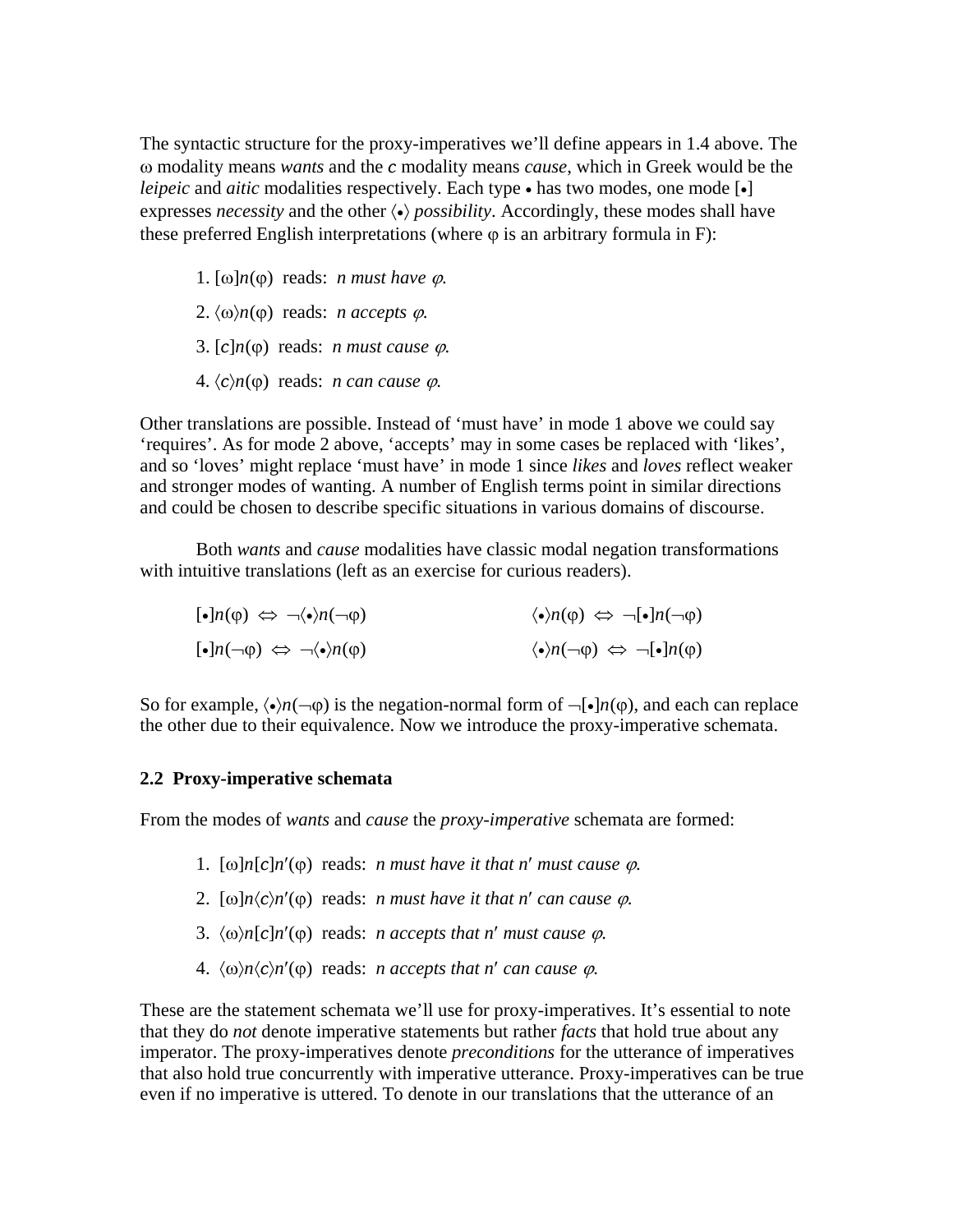imperative has occurred, 'must have it' in 1 above may be replaced with 'demands' or 'commands'. And 'asks' or 'requests' may replace 'accepts' in 3 and 4. Not expressly denoting an utterance, 'allows' or 'permits' may also replace 'accepts'. Many English terms point in similar directions.

Schema 1 denotes conditions underlying the strongest imperatives, *commands*, which denote the highest degree of wanting and of necessity of compliance. On the opposite end, schema 4 models *requests*, the least urgent and most polite imperatives like: "If possible, please pick up some milk after work," or "Could you please pass the salt?" The four proxy-imperative schemata can cover a wide range of imperative statements.

**£** AXIOMS: for all  $\left[ \bullet \right]$ ,  $\langle \bullet \rangle \in M$ , all *n*, *n'* ∈ N, and any  $\varphi \in F$  we accept as true:

- 1.  $\lceil \cdot \cdot \rceil n(\phi) \Rightarrow \langle \cdot \rangle n(\phi)$
- 2.  $\lceil \omega \rceil n \lceil c \rceil n'(\phi) \Rightarrow \lceil \omega \rceil n(\phi)$

In the case of *wants* ( $\omega$ ), Axiom 1 says: *if n must have*  $\varphi$ *, then n accepts*  $\varphi$ . Obviously, if I must win, I'll accept winning. For *cause*, Axiom 1 says: *if n must cause* ϕ*, then n may cause φ*. These are both not only intuitive but Axiom 1 also prevents vacuous truth for the necessary modes in our semantics, as we shall see shortly. Axiom 2 says: *if n must have it that n' must cause φ, then n must have φ*. Obviously, if I must have it that you must close the door, then I must have the door closed. Axiom 2 says all imperatives are sincere.

#### **2.3 Proxy-imperative behavior**

Now we'll compare proxy-imperatives with real imperatives. First, observe that because the minimal mode of wanting 〈ω〉 denotes what is *acceptable*, a negated proxy-imperative command is not a model for a contrary command but instead for contrary *permission*.

 $\neg[\omega]n[c]n'(\varphi) = \langle \omega \rangle n \langle c \rangle n'(\neg \varphi)$ 

*It's not the case that n demands n'* must cause  $\varphi = n$  accepts that n' may cause not- $\varphi$ 

That equivalence implies that the negation of "Shut the door!" is not the contrary command "Don't shut the door!" but the contrary permit: "You may leave the door open." So according to the proxy-imperatives of L, a negated command *repeals* the command and *permits* contrary behavior. This in fact matches natural commands of which public laws are canonical. Take for example the military draft. What happens when we repeal a command by a *leader* that any man, let's say *Jon*, must enlist? Let's see (the proposition *p* that's commanded to be made true is '*Jon is enlisted*.')

(*a*) [ω]*leader*[*c*]*jon*('*Jon is enlisted.*')

Reads: *The leader commands that Jon must enlist.*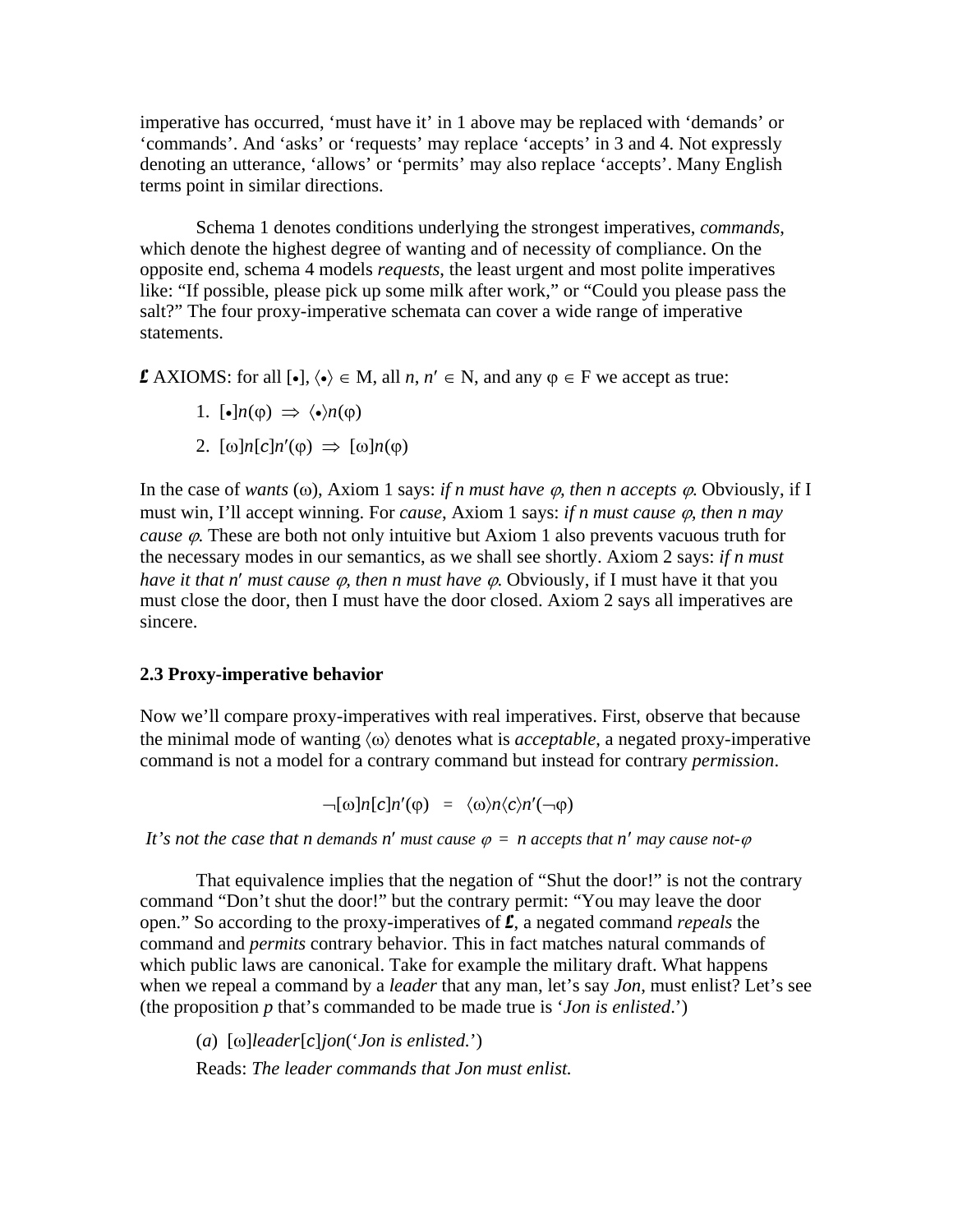So the negation of command *a* above is by negation normalization b, c, and d:

(*b*) ¬[ω]*leader*[*c*]*jon*('*Jon is enlisted.*') Reads: *It's not the case that the leader commands that Jon must enlist.* (*c*) 〈ω〉*leader*¬[*c*]*jon*('*Jon is enlisted.*') Reads: *The leader accepts that Jon need not enlist.* (*d*) 〈ω〉*leader*〈*c*〉*jon*('*Jon is not enlisted.*') Reads: *The leader accepts that Jon may not enlist.*

So according to both our proxy-imperatives and natural intuition, repealing a draft's command "Enlist!" does not mean "*Don't* enlist!" but rather: "You *may not* enlist." (This intuitive result suggests that there's an inherent modal structure in imperatives.) Obviously no person who understands the repeal of a draft would fear arrest for enlisting as they would not interpret its negation as a command against enlisting. The example above shows that natural language and intuition behave like the proxy-imperatives such that in both systems a negated command is not a contrary command but contrary *permission*.

# **2.4 A proxy-imperative semantics**

And now let's explore the meaning, or semantics, of  $\mathbf{\mathcal{L}}$  and its proxy-imperatives. We do that with a model for  $\mathbf f$  that defines a frame of objects and relations between them from which domains of discourse can be built and in which, by way of an interpretation, the statements of  $\mathcal L$  have their meaning. Here then is such a model for  $\mathcal L$ .

DEFINITION 2 *(model)*. A model for language **L** is  $M = \langle S, A, W \rangle$  changes, α, V) where  $\langle S, A, W$  ishes, Changes) is a domain frame and  $\langle \alpha, V \rangle$  is an interpretation for  $\mathcal{L}$ :

1. S is a non-empty set of *conceivable states of affairs*:  $S = \{s, s', s'', \dots\}$ .

2. A is a non-empty set of intelligent *agents*:  $A = \{a_1, \ldots, a_n\}.$ 

3. Wishes :  $A \rightarrow \mathcal{P}(S \times S)$  assigns to each agent a *set of wishes* in  $\mathcal{P}(S \times S)$ containing state pairs such that if  $(s, s') \in W$  is head *s* agent *a wants* state *s*′.

4. Changes :  $A \rightarrow \mathcal{P}(S \times S)$  assigns to each agent a set of *causable* state transitions in  $\mathcal{P}(S \times S)$  such that if  $(s, s') \in \text{Changes}(a)$ , then in state *s* agent *a can cause s'*.

5.  $\alpha : N \rightarrow A$  assigns *names* to *agents* such that  $\alpha(n)$  is the agent named *n*.

6. V :  $P \rightarrow \mathcal{P}(S)$  is a *valuation function* that assigns to each **L** *proposition* a set of states such that if  $V(p) = \{s, s'\}$ , then proposition *p* holds true in states *s* and *s'*.

The  $\mathbf f$  frame requires a wider set of states to draw from than an alethic frame because *wanting* casts a wider net over states than alethic *possibility* given that one can want the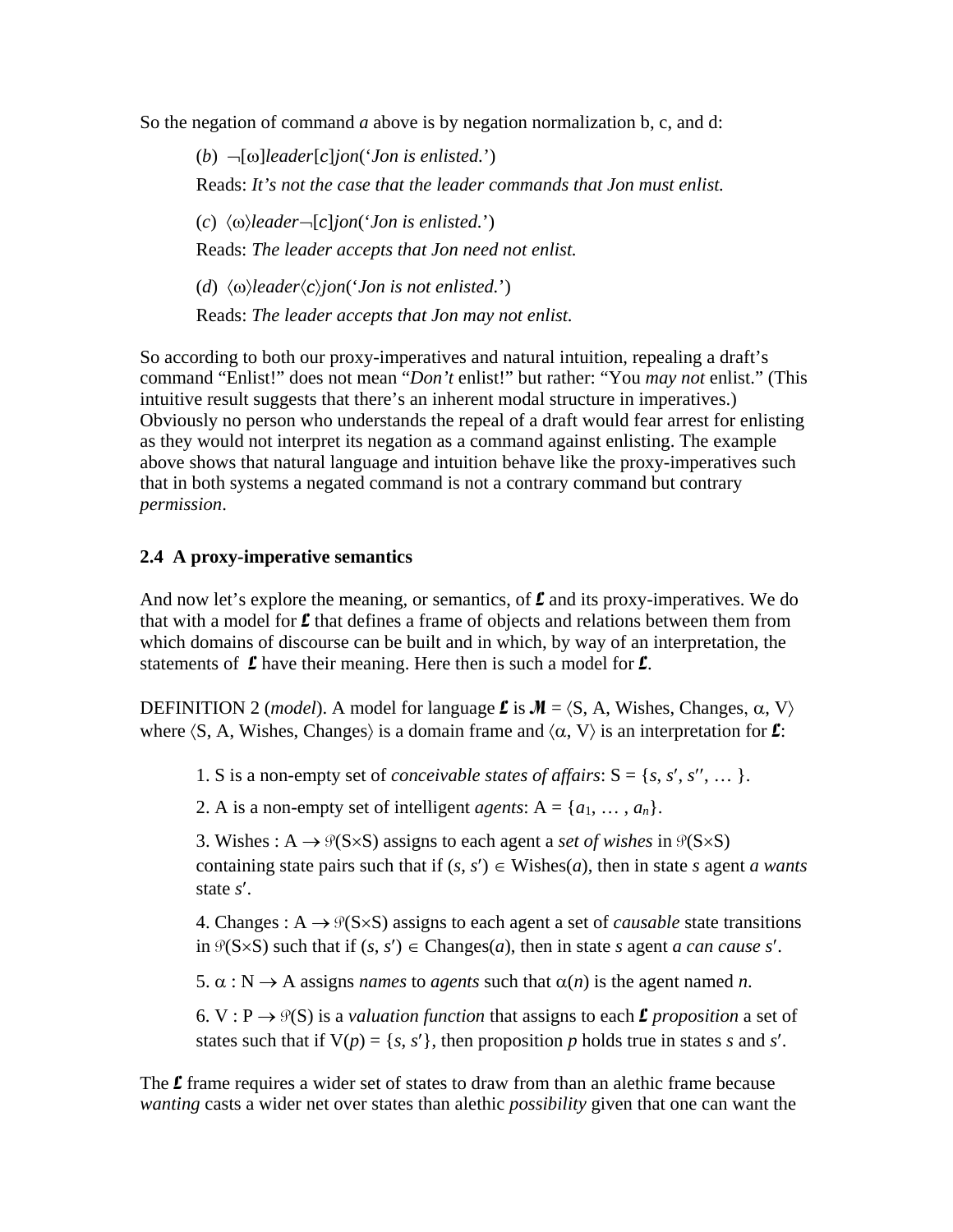*impossible*. For example, you could want to be as big as a mountain or to travel in time, but such conceivable states are not possible states. So in the  $\mathbf{\pounds}$  frame the set of states S contains *conceivable states* that may be impossible but sill wantable. On the other hand, Changes does assign access relations to agents. For all  $a \in A$  and all  $s, s' \in S$ , if  $(s, s') \in$ Changes(*a*), then state *s*′ is possible from state *s*, and perhaps because agent *a* can cause *s*′. Conceivable states are plausibly infinite and possible states are a proper subset of S.

2.5 defines a name-assignment function  $\alpha$  such that for any name  $n \in \mathbb{N}$ ,  $\alpha(n)$  is the intelligent agent named *n* in the domain of discourse.<sup>+</sup> If for any agent  $a \in A$  we have it that  $a = \alpha(n)$ , then Wishes( $a$ ) = Wishes( $\alpha(n)$ ). So we may represent the arbitrary agent by either *a* or  $\alpha(n)$ , and we use  $\alpha(n)$  in Definition 3 below. Definitions 2.3 and 2.4 above are foundational to my imperative thesis and follow standard modal definitional structure with the exception that they serve to model modes of *wanting* and *causability* respectively rather than alethic *possibility*, deontic *obligation*, or epistemic *knowing*.

DEFINITION 3 (*semantics*). Given **L** model **M**, the *truth conditions* in any state  $s \in S$  are (where  $(s) \models \varphi$  is read: *in state s,*  $\varphi$  *is true*):

- 1.  $(s) \models p$  iff  $s \in V(p)$ .
- $2. (s) \mapsto \neg \varphi \text{ iff } (s) \nvDash \varphi.$
- $3. (s) \vDash \varphi \rightarrow \psi \text{ iff } (s) \nvDash \varphi \text{ or } (s) \vDash \psi.$
- $4. (s) \vDash \varphi \land \psi \text{ iff } (s) \vDash \varphi \text{ and } (s) \vDash \psi.$
- 5.  $(s) \vDash \varphi \lor \psi$  *iff*  $(s) \vDash \varphi$  or  $(s) \vDash \psi$ .
- 6.  $(s) \vDash [\omega]n(\varphi)$  *iff* for all  $s' \in S$ , if  $(s, s') \in W$  ishes $(\alpha(n))$ , then  $(s') \vDash \varphi$ .
- 7.  $(s) \models \langle \omega \rangle n(\varphi)$  *iff* for a  $s' \in S$ ,  $(s, s') \in W$  ishes $(\alpha(n))$  and  $(s') \models \varphi$ .
- 8. (*s*)  $\models$   $[c]n(\emptyset)$  *iff* for all  $s' \in S$ , if  $(s, s') \in \text{Change}( \alpha(n) )$ , then  $(s') \models \emptyset$ .
- 9.  $(s) \vDash \langle c \rangle_n(\varphi)$  *iff* for a  $s' \in S$ ,  $(s, s') \in \text{Change}(\alpha(n))$  and  $(s') \vDash \varphi$ .

By Axiom 1, in any L-model M, if  $(s) \models [\omega] n(\varphi)$ , then  $(s) \models \langle \omega \rangle n(\varphi)$ . So by Definitions 3.6 and 3.7, every agent *wants* at least one conceivable state. Otherwise,  $[\omega]n(\varphi)$  can be vacuously true by Definition 3.6 when agent  $\alpha(n)$  wants *no* state. This *serial* condition also blocks vacuous truth in alethic modal logic and applies to the *cause* modality such that every agent *can cause* at lest one state. Axiom 1 is intuitively valid as well. \* Definitions 3.6 through 3.9 are unique and implement my thesis.

Definitions for the proxy-imperatives follow directly from Definitions 3.6 through 3.9. However, it's worth presenting them explicitly. They are for brevity presented in meta-logic rather than the meta-language of English used for Definitions 3.6 - 3.9.

DEFINITION 3 (amendment - *proxy-imperative definitions*)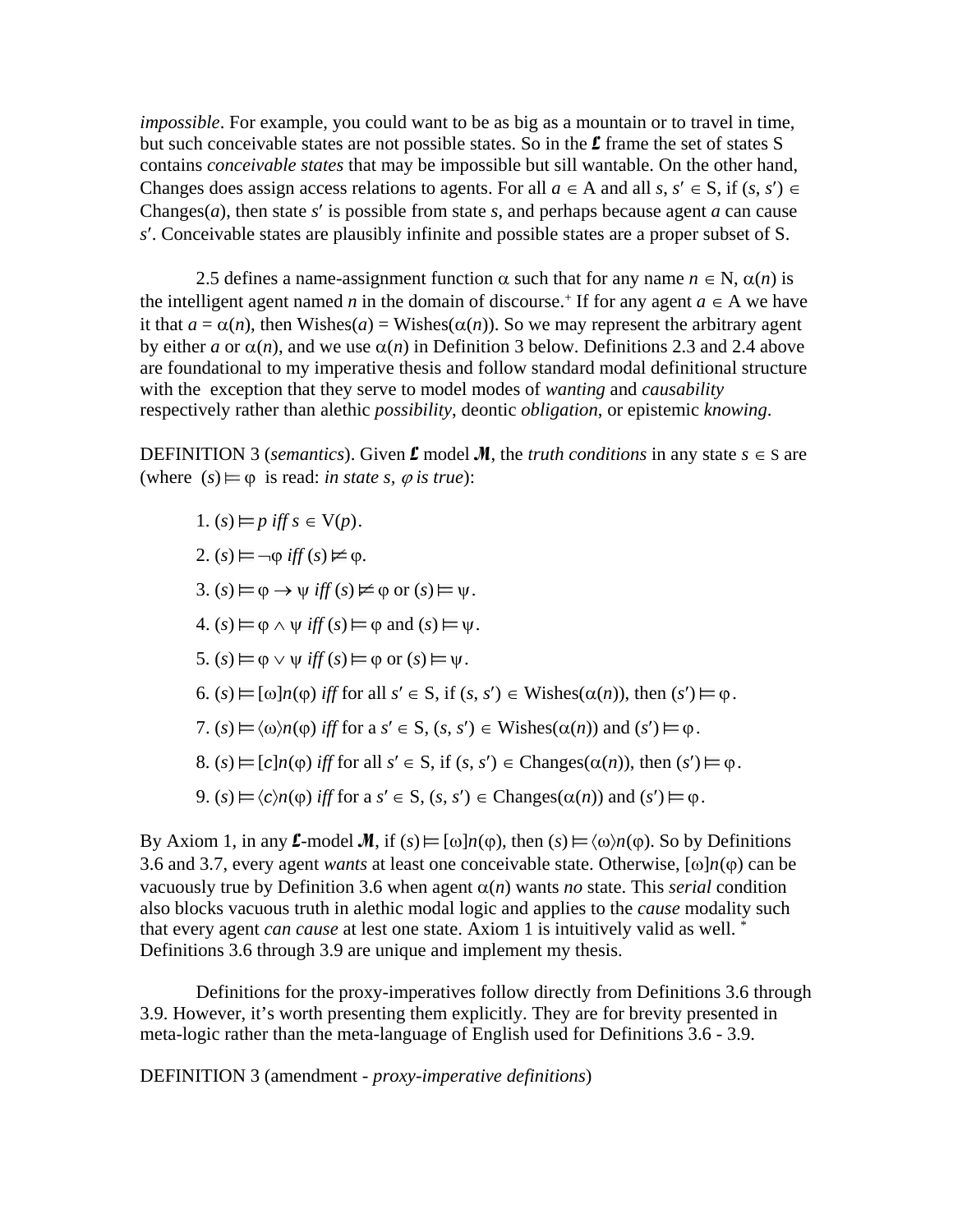\n- \n
$$
(0, s) \models [\omega] n[c] n'(\varphi) \text{ iff:}
$$
\n $\forall s' \forall s'' [ ( (s, s') \in \text{Wishes}(\alpha(n)) \land (s', s'') \in \text{Changes}(\alpha(n')) ) \Rightarrow (s'') \models \varphi ]$ \n
\n- \n $11. (s) \models [\omega] n \langle c \rangle n'(\varphi) \text{ iff:}$ \n $\forall s' [ (s, s') \in \text{Wishes}(\alpha(n)) \Rightarrow \exists s'' ( (s', s'') \in \text{Changes}(\alpha(n')) \land (s'') \models \varphi ) ]$ \n
\n- \n $12. (s) \models \langle \omega \rangle n[c] n'(\varphi) \text{ iff:}$ \n $\exists s' [ (s, s') \in \text{Wishes}(\alpha(n)) \land \forall s'' ( (s', s'') \in \text{Changes}(\alpha(n')) \Rightarrow (s'') \models \varphi ) ]$ \n
\n- \n $13. (s) \models \langle \omega \rangle n \langle c \rangle n'(\varphi) \text{ iff:}$ \n $\exists s' \exists s'' [ (s, s') \in \text{Wishes}(\alpha(n)) \land (s', s'') \in \text{Changes}(\alpha(n')) \land (s'') \models \varphi ) ]$ \n
\n

Figure 3 below extends Figure 2 by articulating the mapping on  $\mathcal{P}(S \times S)$  that builds the proxy-imperatives. Each proxy-imperative for some imperator agent  $\alpha(n)$  explicitly denotes the set Wishes( $\alpha(n)$ ) which is that agent's *set of wishes*. This is an explicit implementation of Kenny's thesis that an imperative denotes its imperator's set of wishes, but we extend from his thesis by adding the *cause* modes that conjoin with the *wants* modes to form the proxy-imperatives as part of what is wanted is a change or nullchange.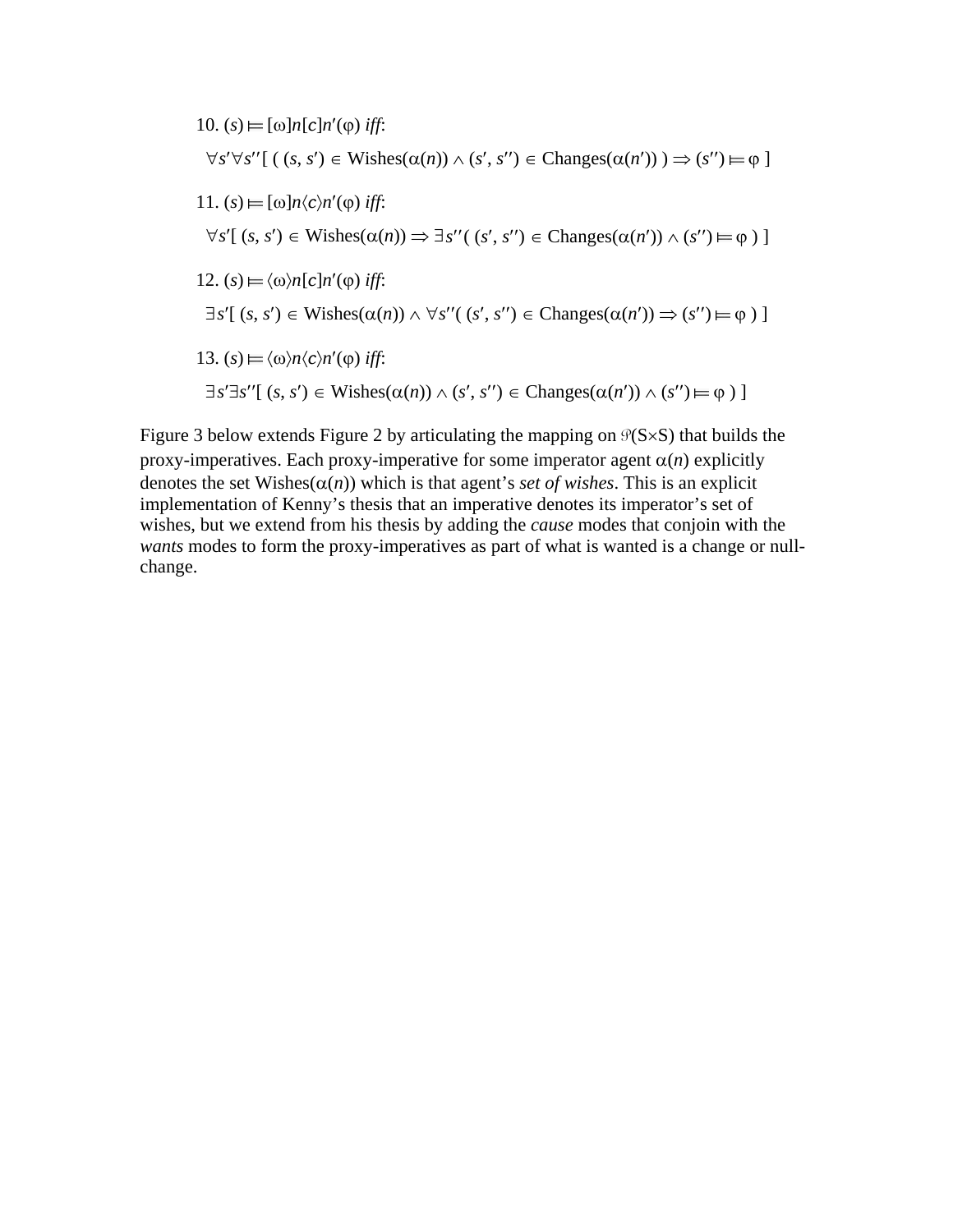

**Figure 3** *the subset tree of* S×S *branches into subsets* Wishes *and* Changes*, each divided into subsets, one for each agent* α(*n*)*. Implementing the concept shown previously in* Figure 1*, here we have an example of agent*  $\alpha(n_n)$  *in state s wanting agent*  $\alpha(n_1)$  *in state r to cause state t. The resulting mapping to and from* S×S *forms a subset of* (S×S)×(S×S) *called* proxy-imperatives *which is divided above into subsets each of which contains state-quintuples that are preconditions for specific imperatives an agent may utter.*

#### **3 By proxy semantic validation of imperative argument**

Now we put our proxy-imperatives to work to provide semantic proofs by proxy for imperative arguments. We assume that any meaningful imperative has an imperator and thus that there is at least one agent who *wants* it obeyed and whose name is *i*. Below, a natural-language imperative argument appears on the left (steps 1a, 2a, and 3a) and its translation into  $\mathcal L$  appears on the right (steps 1b, 2b, and 3b). Assume for this argument that proposition  $p = 'You see Jesse'$  and  $q = 'The police are notified'.$ 

1a. If you see Jesse, call the police! 1b.  $p \rightarrow \lceil \omega \rceil i \lceil c \rceil n(q)$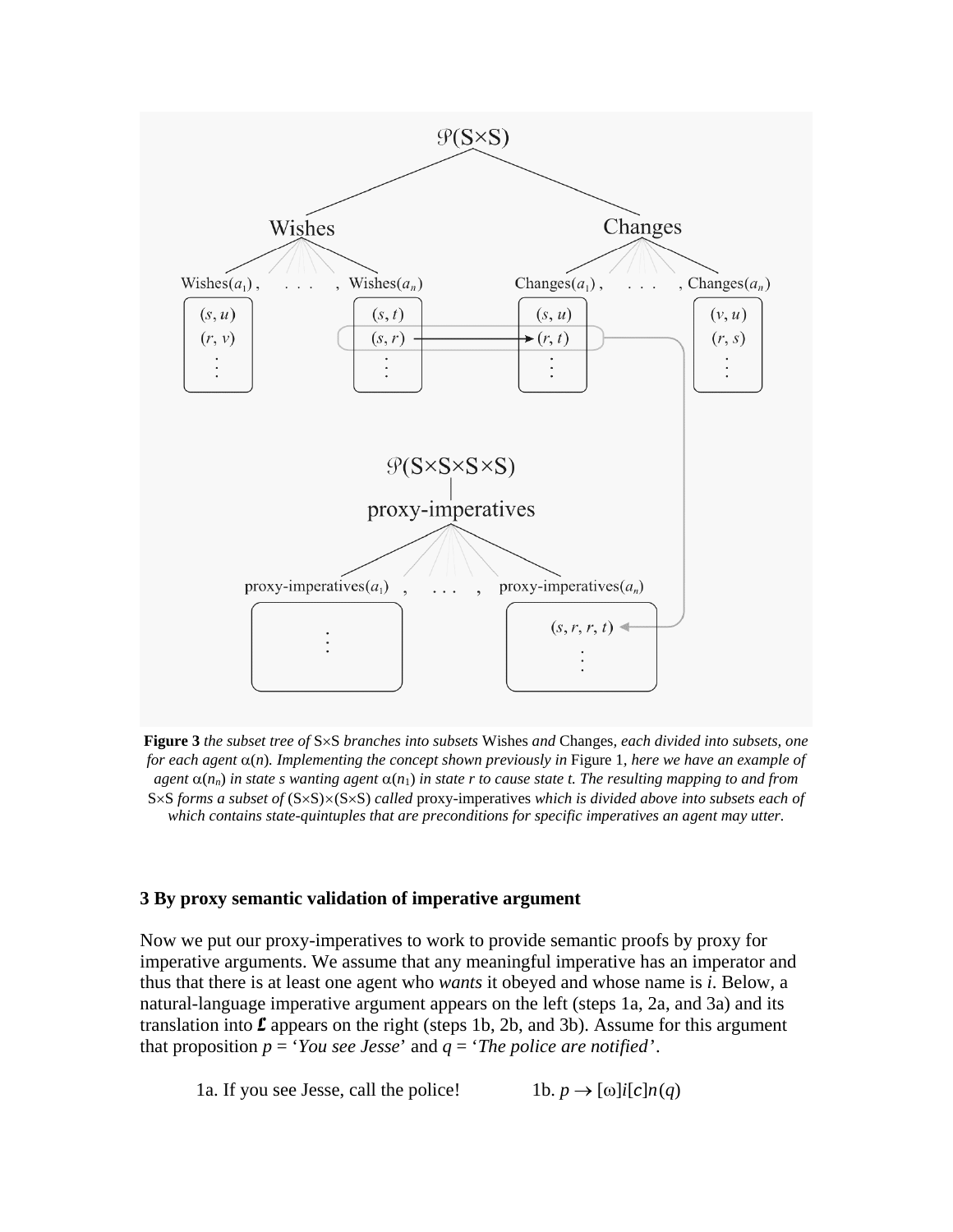| 2a. You see Jesse.   | 2b. p                                        |
|----------------------|----------------------------------------------|
| 3a. Call the police! | 3b. $[\omega]$ <i>i</i> $[c]$ <i>n</i> $(q)$ |

PROOF: By 1b we assume that in model  $\mathcal{M}$ ,  $(s) \vDash p \rightarrow [\omega]$ *i*[*c*]*n*(*q*). By Definitions 3.1 and 3.10 this means that we accept as true that if state  $s \in V(p)$ , then for all *s'*,  $s'' \in S$ , if (*s*,  $s'$ )  $\in$  Wishes( $\alpha(i)$ ) and (*s'*, *s''*)  $\in$  Changes( $\alpha(n)$ ), then (*s''*)  $\models q$ . Now, by 2b we have it as a fact that state  $s \in V(p)$ ; therefore, by assumption 1b and Definition 3.10 we also have it as a fact that for all conceivable states  $s'$  and  $s''$ , if agent  $\alpha(i)$  *wants* state  $s'$  and in state  $s'$ agent  $\alpha(n)$  *must cause* state *s''*, then in state *s''* proposition *q* is true, which is to say by Definition 3.10 again that we have it as a truth that:  $(s) \models [\omega] i[c] n(q)$ .

Since perhaps most imperative arguments can be expressed in *modus-ponens* form as above, and because the proxy-imperatives are declaratives, it's trivial that we can provide semantic validation for any number of proxy-imperative translations of imperative arguments in the way shown above. So there's no need to further belabor the point that here we have a mechanism of providing *by proxy* semantic validation of imperative arguments.

But let's observe the semantic validation of an important proxy-imperative argument that acts as a proxy-imperative-reduction argument where 2a follows from 1a:

1a. Sue commands Jim to 'Close the door!' 2a. Sue must have the door closed.

So if Sue *wants* Jim to *cause* the door to be closed, it follows that Sue *wants* the door closed. We can translate this into  $\mathbf{\mathcal{L}}$  where a proposition  $p = 'The door is closed'$ :

1b. [ω]*sue*[*c*]*jim*('*The door is closed*.') 2b. [ω]*sue*('*The door is closed*.')

PROOF: By 1b we assume that in model  $M$ ,  $(s) \vDash [\omega] \text{sue}[\varepsilon] \text{jim}$  (*The door is closed.*'). By Definition 3.10 this means we accept as true that in state *s*, for all states  $s'$  and  $s''$  if  $(s, s')$  $\in$  Wishes( $\alpha(sue)$ ) and  $(s', s'') \in$  Changes( $\alpha(jim)$ ), then  $(s'') \models$  *The door is closed.*' Now, by Axiom 2, for all *n*,  $n' \in N$ , if  $\lceil \omega \rceil n \lceil c \rceil n'(\varphi)$  is true, then so is  $\lceil \omega \rceil n(\varphi)$ . In this case, by Definition 3.10 that means because 1b is true it's also true that  $(s, s'') \in Wishes(\alpha(sue))$ , which by Definition 3.10 again also means:  $(s) \vDash [\omega] \mathit{sue}$  (*The door is closed.*).  $\square$ 

#### **4 Conclusion**

The goal of this project has been to understand the semantic structure of natural imperatives and from such insight build a formal model of imperative semantics that can integrate imperatives into classical logic. So matching the behavior of natural imperatives has been both a goal and guide. Following the frequented path of defining alternatives to truth values in a new kind of logical system used only for imperatives was not an attractive option. My goal has been to facilitate semantic evaluation of imperatives within